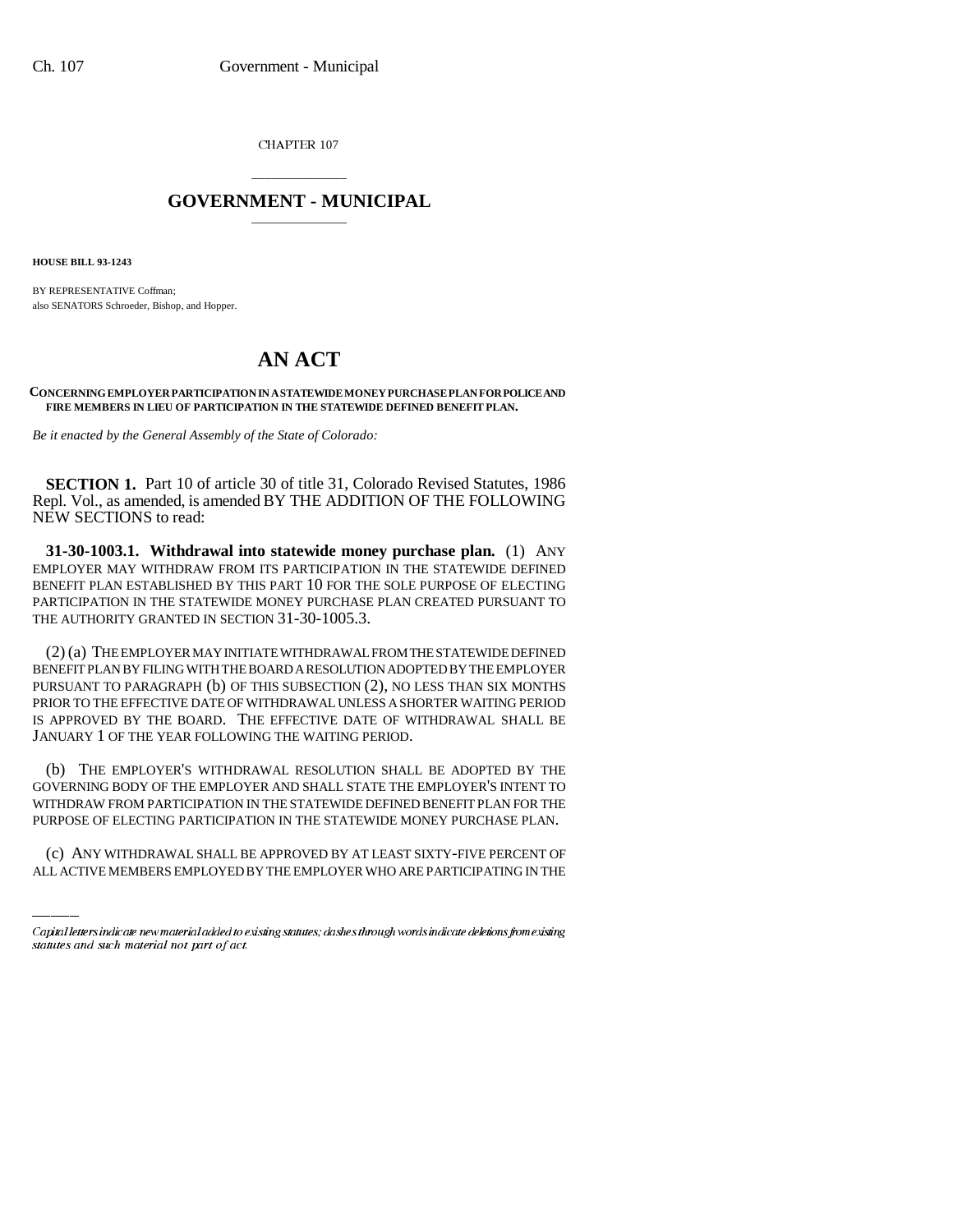STATEWIDE DEFINED BENEFIT PLAN AT THE TIME OF THE ELECTION.

(d) THE BOARD SHALL PROMULGATE RULES AND REGULATIONS RELATING TO STANDARDS FOR DISCLOSURE OF ALL RAMIFICATIONS AND PROCEDURES FOR OBTAINING THE MEMBER APPROVAL PROVIDED FOR IN PARAGRAPH (c) OF THIS SUBSECTION (2).

(e) ALL WITHDRAWALS FROM THE STATEWIDE DEFINED BENEFIT PLAN SHALL COMPLY WITH THE REQUIREMENTS SET FORTH IN THIS SECTION, AND, EXCEPT AS OTHERWISE PROVIDED IN THIS SECTION, ALL WITHDRAWALS MEETING SUCH REQUIREMENTS SHALL BE APPROVED BY THE BOARD. WITHDRAWAL REQUESTS WHICH DO NOT MEET THE REQUIREMENTS OF THIS SECTION SHALL NOT BE APPROVED BY THE BOARD.

(3) THE RIGHTS OF BENEFIT RECIPIENTS AND THE VESTED RIGHTS OF INACTIVE MEMBERS SHALL NOT BE IMPAIRED OR REDUCED IN ANY MANNER AS A RESULT OF THE WITHDRAWAL OF AN EMPLOYER AS PROVIDED IN THIS SECTION.

(4) (a) THE BOARD SHALL DETERMINE THE AMOUNT OF RESERVES REQUIRED AS OF THE EFFECTIVE DATE OF WITHDRAWAL TO MAINTAIN CURRENT BENEFITS PAYABLE BY THE ASSOCIATION TO BENEFIT RECIPIENTS AND TO PRESERVE THE VESTED RIGHTS OF INACTIVE MEMBERS. SAID AMOUNT OF RESERVES SHALL BE DETERMINED BY THE BOARD UTILIZING CERTIFIED ACTUARIAL REPORTS PREPARED BY THE ACTUARY FOR THE STATEWIDE DEFINED BENEFIT PLAN. ANY SUCH ACTUARIAL REPORT SHALL ALSO CERTIFY THAT THE WITHDRAWAL SHALL NOT HAVE AN ADVERSE FINANCIAL IMPACT ON THE ACTUARIAL SOUNDNESS OF THE NEW HIRE BENEFITS ACCOUNT. IF THE ACTUARY DETERMINES, IN ACCORDANCE WITH ACCEPTED ACTUARIAL PRINCIPLES, THAT THE WITHDRAWAL SHALL HAVE AN ADVERSE FINANCIAL IMPACT ON THE ACTUARIAL SOUNDNESS OF THE NEW HIRE BENEFITS ACCOUNT, THE EMPLOYER SHALL NOT BE PERMITTED TO WITHDRAW.

(b) ON THE EFFECTIVE DATE OF WITHDRAWAL, THE ACTUARIAL REPORTS PREPARED PURSUANT TO THE PROVISIONS OF PARAGRAPH (a) OF THIS SUBSECTION (4) SHALL BE UPDATED TO FINALIZE THE AMOUNT OF RESERVES REQUIRED FOR THE PURPOSES SPECIFIED IN PARAGRAPH (a) OF THIS SUBSECTION (4).

(c) EXPENSES INCURRED BY THE BOARD FOR THE ACTUARIAL REPORTS PREPARED AS A RESULT OF AN APPLICATION FOR WITHDRAWAL SHALL BE PAID BY THE EMPLOYER MAKING SUCH APPLICATION.

(d) THE BOARD SHALL PROVIDE ANY INFORMATION CONTAINED IN SUCH ACTUARIAL REPORTS UPON REQUEST OF THE EMPLOYER MAKING THE APPLICATION FOR WITHDRAWAL.

(5) (a) IN THE EVENT THAT THE AMOUNT OF THE RESERVES REQUIRED PURSUANT TO THE PROVISIONS OF SUBSECTION (4) OF THIS SECTION EXCEEDS THE AMOUNT OF THE EMPLOYER'S SHARE OF THE EMPLOYER CONTRIBUTION RESERVE IN THE NEW HIRE BENEFITS ACCOUNT AS CALCULATED BY THE ACTUARY, THEN THE EMPLOYER SHALL MAKE AN ADDITIONAL PAYMENT ON THE EFFECTIVE DATE OF WITHDRAWAL IN AN AMOUNT EQUAL TO THE DIFFERENCE BETWEEN THE AMOUNT OF RESERVES REQUIRED AND THE AMOUNT OF RESERVES ON DEPOSIT.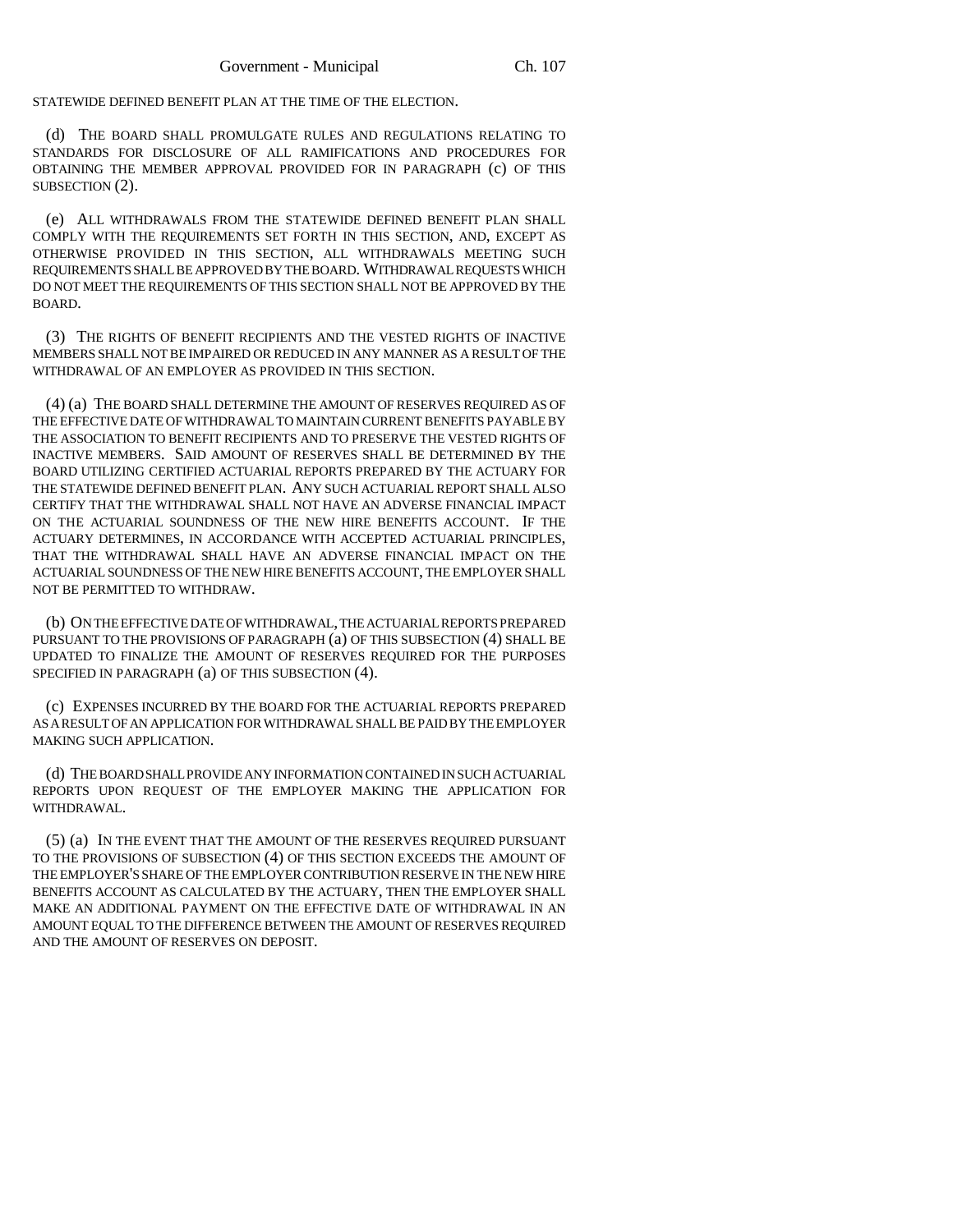## Ch. 107 Government - Municipal

(b) IN THE EVENT THAT THE AMOUNT OF THE RESERVES ON DEPOSIT IN THE NEW HIRE BENEFITS ACCOUNT, AS CALCULATED BY THE ACTUARY, FOR THE EMPLOYER MAKING APPLICATION FOR WITHDRAWAL EXCEEDS THE AMOUNT OF RESERVES REQUIRED PURSUANT TO THE PROVISIONS OF SUBSECTION (4) OF THIS SECTION, SUCH EXCESS AMOUNT AND THE AMOUNT REQUIRED FOR THE TRANSFER OF MEMBER CONTRIBUTIONS AS PROVIDED IN SUBSECTION (6) OF THIS SECTION SHALL BE TRANSFERRED TO THE FIRE AND POLICE MEMBERS' STATEWIDE MONEY PURCHASE PLAN BENEFIT FUND ON THE EFFECTIVE DATE OF WITHDRAWAL. ALLOCATION OF SUCH AMOUNTS TO INDIVIDUAL MEMBER ACCOUNTS UNDER THE STATEWIDE MONEY PURCHASE PLAN SHALL BE MADE AS SET FORTH IN SECTION 31-30-1005.3.

(c) IF ANY PAYMENT REQUIRED PURSUANT TO THE PROVISIONS OF PARAGRAPH (a) OR (b) OF THIS SUBSECTION (5) IS NOT MADE, INTEREST SHALL BE ASSESSED ON THE AMOUNT DUE AT THE RATE SPECIFIED FOR EMPLOYERS IN SECTION 31-30-1013 (4) UNTIL SUCH AMOUNT IS PAID IN FULL.

(6) (a) MEMBERS WHO ARE NOT VESTED UNDER THE STATEWIDE DEFINED BENEFIT PLAN AND WHO ARE EMPLOYEES OF AN EMPLOYER WHICH HAS WITHDRAWN FROM THE STATEWIDE DEFINED BENEFIT PLAN SHALL HAVE THEIR MEMBER CONTRIBUTIONS CREDITED TO THE STATEWIDE MONEY PURCHASE PENSION PLAN AS SET FORTH IN SECTION 31-30-1005.3.

(b) MEMBERS WHO ARE VESTED UNDER THE STATEWIDE DEFINED BENEFIT PLAN AND WHO ARE EMPLOYEES OF AN EMPLOYER WHICH HAS WITHDRAWN FROM THE STATEWIDE DEFINED BENEFIT PLAN MAY ELECT THAT THEIR CONTRIBUTIONS REMAIN WITH THE STATEWIDE DEFINED BENEFIT PLAN BY GIVING WRITTEN NOTICE TO THE ASSOCIATION PRIOR TO THE EFFECTIVE DATE OF WITHDRAWAL. MEMBERS WHO MAKE SUCH AN ELECTION SHALL BECOME INACTIVE STATEWIDE DEFINED BENEFIT PLAN MEMBERS ENTITLED TO VESTED BENEFITS UPON TERMINATION AND ATTAINMENT OF VESTED RETIREMENT AGE. SUCH MEMBERS SHALL NOT BE ENTITLED TO WITHDRAW ANY AMOUNTS FROM THEIR SEPARATE RETIREMENT ACCOUNT UNTIL THEY HAVE TERMINATED THEIR CURRENT EMPLOYMENT. IF SUCH MEMBERS DIE OR BECOME DISABLED PRIOR TO TERMINATION OF EMPLOYMENT, NEITHER THEY NOR THEIR SURVIVORS SHALL BE ELIGIBLE FOR BENEFITS UNDER THE STATEWIDE DEFINED BENEFIT PLAN, BUT RATHER THEY SHALL BE LIMITED TO THOSE BENEFITS PROVIDED IN SECTIONS 31-30-1007 AND 31-30-1008. MEMBERS WHO DO NOT ELECT TO LEAVE THEIR CONTRIBUTIONS WITH THE STATEWIDE DEFINED BENEFIT PLAN SHALL HAVE THEIR MEMBER CONTRIBUTIONS CREDITED TO THE STATEWIDE MONEY PURCHASE PENSION PLAN AS SET FORTH IN SECTION 31-30-1005.3.

(7) THE PROVISIONS OF SECTION 31-30-1011 (1) (b) WHICH RELATE TO THE PURCHASE OF SERVICE CREDIT FORFEITED BY THE REFUND OF MEMBER CONTRIBUTIONS SHALL NOT APPLY TO MEMBERS WHO ARE EMPLOYEES OF AN EMPLOYER WHICH HAS WITHDRAWN FROM THE STATEWIDE DEFINED BENEFIT PLAN. SUCH SERVICE CREDIT FORFEITED BY SUCH WITHDRAWAL MAY BE PURCHASED PURSUANT TO THE PROVISIONS OF SECTION 31-30-1006 (6).

**31-30-1005.3. Statewide money purchase plan - creation - management.** (1) THE BOARD SHALL DEVELOP, MAINTAIN, AND AMEND A STATEWIDE MONEY PURCHASE PLAN DOCUMENT WHICH IS INTENDED TO COMPLY WITH THE QUALIFICATION REQUIREMENTS SPECIFIED IN SECTION 401 OF THE INTERNAL REVENUE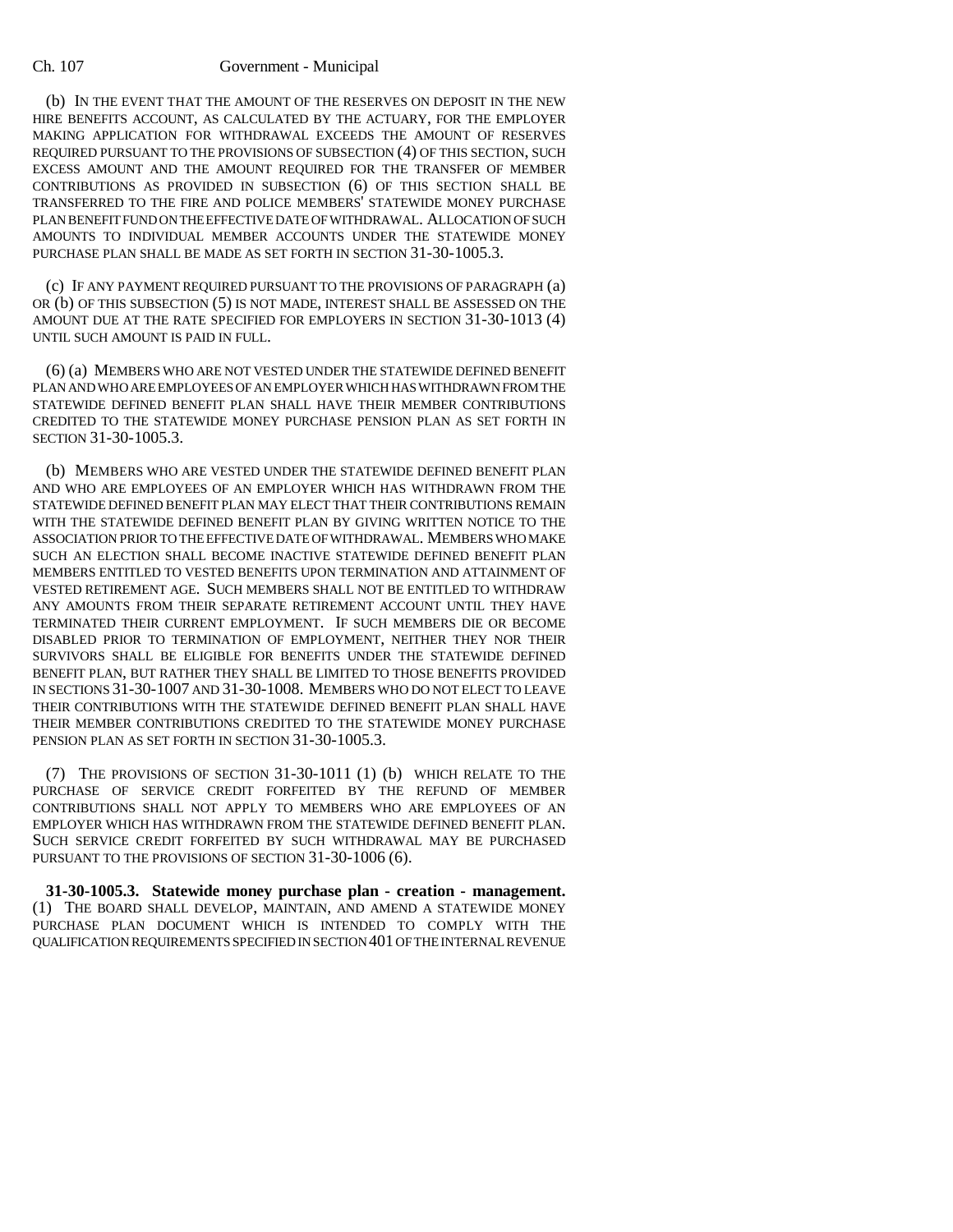CODE, AS APPLICABLE TO GOVERNMENTAL PLANS. AS USED IN THIS SUBSECTION (1), "INTERNAL REVENUE CODE" SHALL HAVE THAT MEANING SET FORTH IN SECTION 31-30-1019(1). THE PLAN SHALL COVER THE MEMBERS OF THOSE EMPLOYERS WHICH HAVE WITHDRAWN FROM THE STATEWIDE DEFINED BENEFIT PLAN PURSUANT TO SECTION 31-30-1003.1.

(2) (a) THERE IS HEREBY CREATED THE FIRE AND POLICE MEMBERS' STATEWIDE MONEY PURCHASE PLAN BENEFIT FUND, WHICH SHALL CONSIST OF MONEYS OF EMPLOYERS WHICH HAVE WITHDRAWN FROM THE STATEWIDE DEFINED BENEFIT PLAN PURSUANT TO SECTION 31-30-1003.1, INCLUDING MEMBER AND EMPLOYER CONTRIBUTIONS AND SUCH AMOUNTS AS ARE TRANSFERRED PURSUANT TO SECTION 31-30-1003.1. THE BOARD SHALL KEEP AN ACCURATE ACCOUNT OF THE FUND AND OF EACH MEMBER'S SEPARATE ACCOUNT IN THE FUND. THE BOARD MAY CREATE, AND IS AUTHORIZED TO OFFER TO EACH MEMBER OF THE STATEWIDE MONEY PURCHASE PLAN, VARIOUS INVESTMENT OPTIONS INCLUDING, BUT NOT LIMITED TO, THE FOLLOWING:

(I) OPTION A, WHICH IS INVESTMENT IN THE FIRE AND POLICE MEMBERS' BENEFIT FUND CREATED BY SECTION 31-30-1012 (1) (a);

(II) OPTION B, WHICH IS INVESTMENT IN A STOCK PORTFOLIO FUND;

(III) OPTION C, WHICH IS INVESTMENT IN A BOND PORTFOLIO FUND;

(IV) OPTION D, WHICH IS INVESTMENT IN A GUARANTEED FUND.

(b) THE PLAN DOCUMENT CREATED BY THE BOARD PURSUANT TO SUBSECTION (1) OF THIS SECTION SHALL GOVERN THE CALCULATION AND ALLOCATION OF EARNINGS AND LOSSES UNDER THE VARIOUS INVESTMENT OPTIONS LISTED IN PARAGRAPH (a) OF THIS SUBSECTION (2) WHICH THE BOARD MAY OFFER, THE TRANSFER OF ASSETS BETWEEN FUNDS UNDER EACH OPTION, THE ALLOCATION OF A MEMBER'S ACCOUNT BETWEEN INVESTMENT OPTIONS, AND SUCH OTHER MATTERS AS MAY BE NECESSARY TO THE BOARD'S ADMINISTRATION AND MANAGEMENT OF THE FUND CREATED PURSUANT TO THIS SECTION.

(c) IN ITS ADMINISTRATION AND MANAGEMENT OF THE FUND, THE BOARD SHALL BE SUBJECT TO THE SAME PROVISIONS APPLICABLE TO ITS ADMINISTRATION AND MANAGEMENT OF THE FIRE AND POLICE MEMBERS' MONEY PURCHASE PLAN BENEFIT FUND AS SET FORTH IN SECTION 31-30-1012.3 (2) TO (7). FURTHER, IN ITS ADMINISTRATION AND MANAGEMENT OF THE FUND, THE BOARD SHALL CONSIDER EMPLOYING OR CONTRACTING WITH INVESTMENT COUNSELORS TO MANAGE ALL OR A PORTION OF THE ASSETS OF THE FUND AND MAY GRANT TO SUCH INVESTMENT COUNSELORS THE AUTHORITY TO MAKE INVESTMENT DECISIONS WITH RESPECT TO THE ASSETS THEY MANAGE, INCLUDING THE AUTHORITY TO PURCHASE AND SELL INVESTMENT ASSETS. ANY INVESTMENT COUNSELORS RETAINED BY THE BOARD SHALL AT ALL TIMES BE SUBJECT TO THE STANDARDS AND LIMITATIONS SET FORTH IN SECTION 15-1-304, C.R.S.

(3) EACH MEMBER'S MEMBER CONTRIBUTIONS TRANSFERRED TO THE FUND PURSUANT TO SECTION 31-30-1003.1 (5) (b) SHALL BE ALLOCATED TO THE MEMBER'S SEPARATE ACCOUNT WITHIN THE FUND. IN ADDITION, EACH MEMBER'S SEPARATE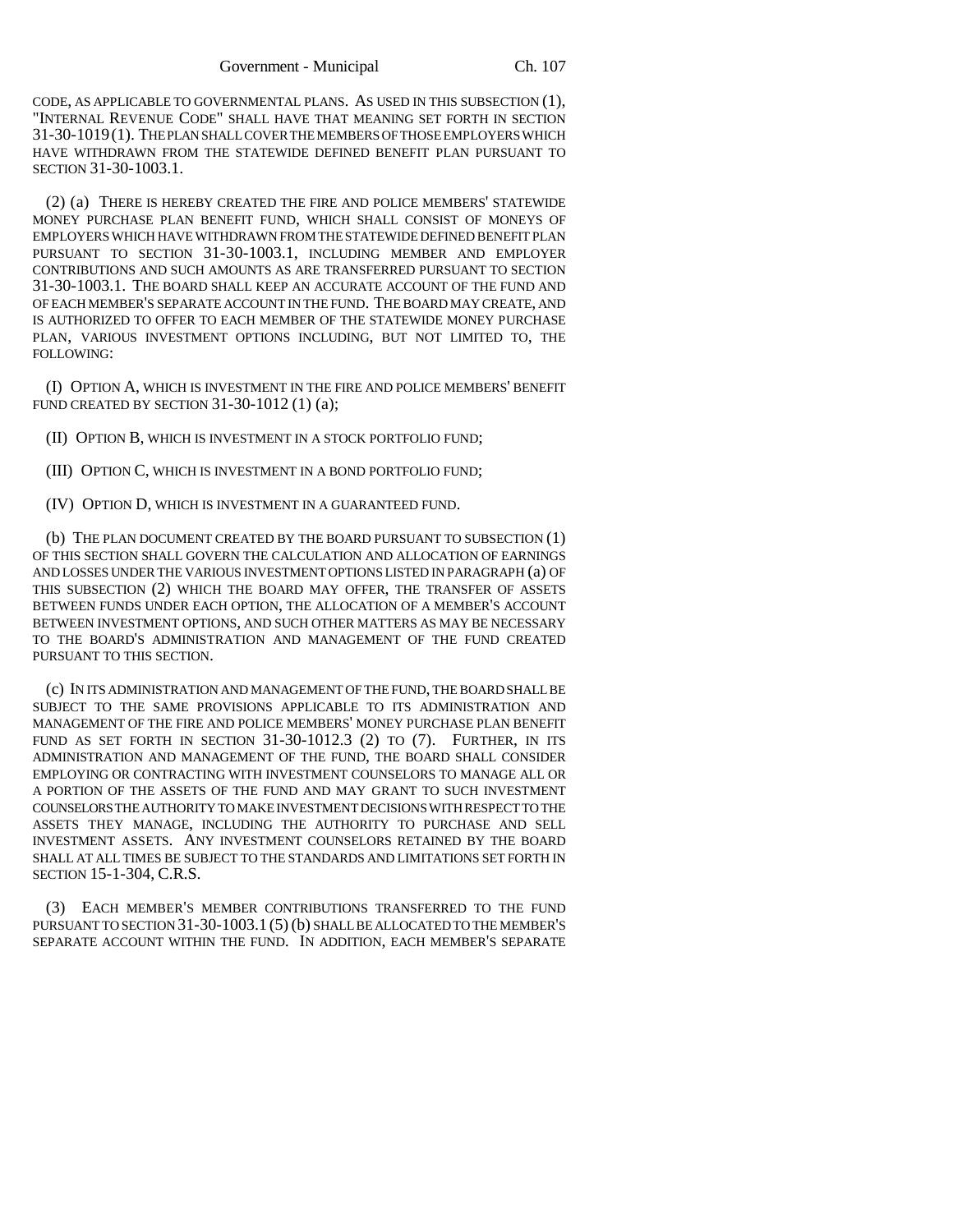ACCOUNT WILL BE CREDITED WITH A PORTION OF ANY EXCESS EMPLOYER RESERVE WHICH IS TRANSFERRED TO THE FUND, SUCH AMOUNT TO BE CALCULATED BY MULTIPLYING THE EXCESS EMPLOYER RESERVE TIMES THE PROPORTION WHICH THE MEMBER'S TRANSFERRED MEMBER CONTRIBUTIONS BEARS TO THE TOTAL MEMBER CONTRIBUTIONS TRANSFERRED.

(4) UPON THE EFFECTIVE DATE OF AN EMPLOYER'S WITHDRAWAL FROM THE STATEWIDE DEFINED BENEFIT PLAN AND ELECTION TO PARTICIPATE IN THE STATEWIDE MONEY PURCHASE PLAN, EACH MEMBER COVERED BY THE STATEWIDE MONEY PURCHASE PLAN SHALL PAY INTO THE FUND EIGHT PERCENT OF SALARY PAID. THE PAYMENT SHALL BE MADE BY THE EMPLOYER BY DEDUCTION FROM THE SALARY PAID SUCH MEMBER. FOR EACH SUCH MEMBER, THE EMPLOYER SHALL PAY INTO THE FUND EIGHT PERCENT OF THE SALARY PAID TO SUCH MEMBER. ALL SUCH PAYMENTS SHALL BE MADE BY ONE VOUCHER FOR THE AGGREGATE AMOUNT AND SHALL BE MADE NO LATER THAN THE TENTH DAY AFTER THE END OF EACH PAY PERIOD. ALL SUCH PAYMENTS SHALL BE CREDITED TO THE FUND. LATE PAYMENTS ARE SUBJECT TO THE PENALTY SET FORTH IN SECTION 31-30-1013 (4).

(5) EXCEPT WITH RESPECT TO AMENDMENTS NECESSARY TO COMPLY WITH STATE AND FEDERAL LAW, THE BOARD MAY AMEND THE STATE MONEY PURCHASE PLAN DOCUMENT CREATED PURSUANT TO SUBSECTION (1) OF THIS SECTION ONLY UPON THE APPROVAL OF AT LEAST SIXTY-FIVE PERCENT OF THE ACTIVE MEMBERS OF THE PLAN AND MORE THAN FIFTY PERCENT OF THE EMPLOYERS HAVING ACTIVE MEMBERS COVERED BY THE PLAN, EACH EMPLOYER TO BE ASSIGNED ONE VOTE; EXCEPT THAT EMPLOYERS HAVING BOTH ACTIVE POLICE AND FIRE MEMBERS IN THE PLAN SHALL BE ASSIGNED TWO VOTES. NO MEMBER, HOWEVER, MAY INCREASE THE EMPLOYER CONTRIBUTION RATE ABOVE EIGHT PERCENT OF THE SALARY PAID TO EACH PARTICIPATING MEMBER.

**SECTION 2.** 31-30-1003 (1) and (2) (b) (I), the introductory portion to 31-30-1003 (2) (b) (II), and 31-30-1003 (3) (b), (6) (a), and (7), Colorado Revised Statutes, 1986 Repl. Vol., as amended, are amended to read:

**31-30-1003. Applicability of plan.** (1) Except as provided in subsection (2) of this section, every employer in this state shall provide the pension benefits of the STATEWIDE DEFINED BENEFIT plan established by this part 10 for members hired on or after April 8, 1978.

 $(2)$  (b) (I) Any employer may withdraw from the association STATEWIDE DEFINED BENEFIT PLAN, and any employer may subsequently reenter the association STATEWIDE DEFINED BENEFIT PLAN, by filing with the board a resolution adopted by the employer pursuant to subparagraph (III) of this paragraph (b), no less than twelve months prior to the effective date of withdrawal or reentry unless a shorter waiting period is approved by the board. The effective date of withdrawal or reentry shall be January 1 of the year following the waiting period, but no withdrawal or reentry may become effective after January 1, 1985, except a withdrawal to establish a money purchase plan. No withdrawal to establish a money purchase plan may become effective after January 1, 1988, EXCEPT AS PROVIDED PURSUANT TO SECTION 31-30-1003.1.

(II) An employer that withdraws from the association STATEWIDE DEFINED BENEFIT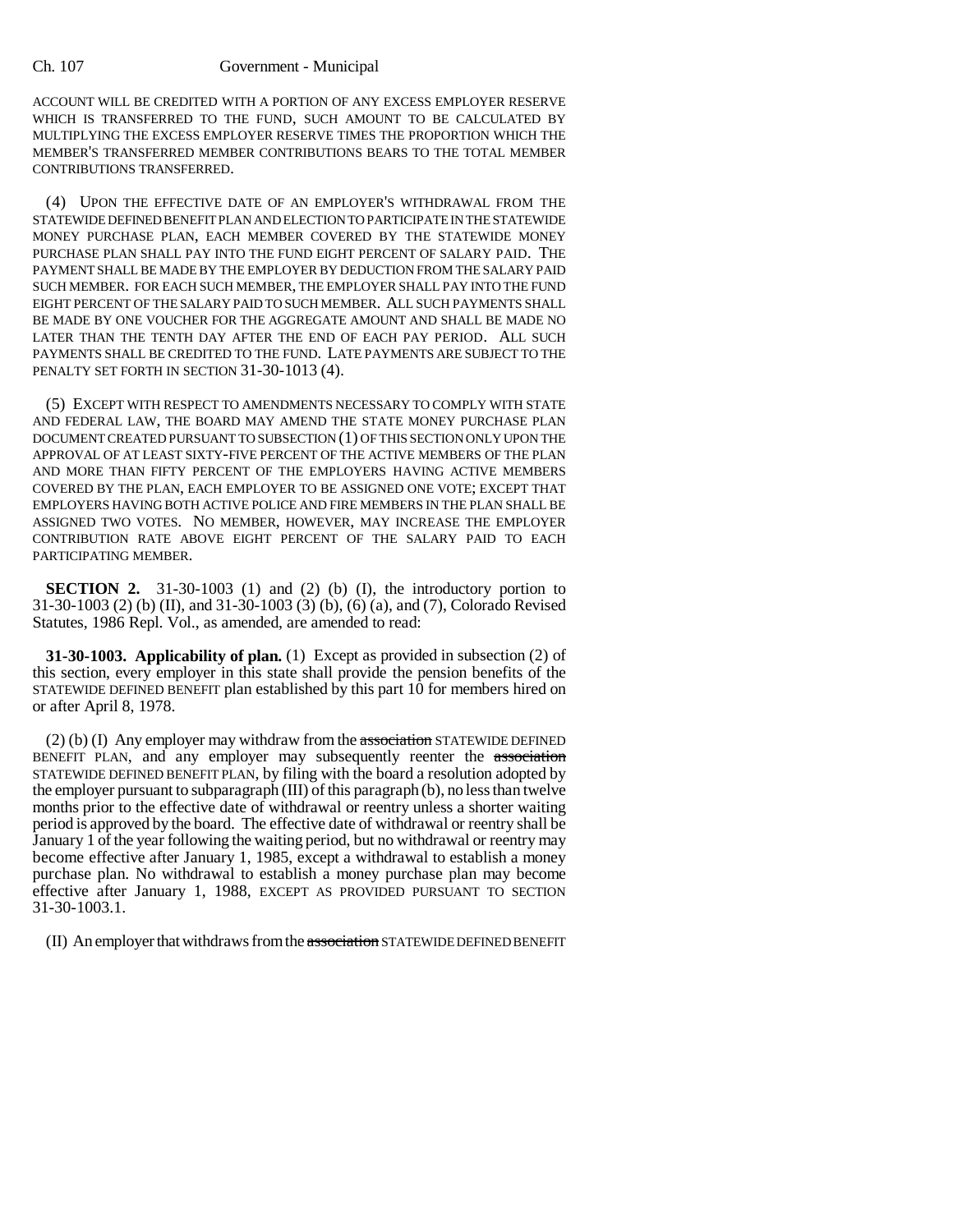PLAN PRIOR TO JANUARY 2,1988, as provided in this paragraph (b) shall establish and maintain a locally administered and financed alternative pension plan subject to the following:

(3) (b) Each member hired by an affiliating employer before April 8, 1978, shall irrevocably elect, not later than sixty days after affiliation, either to remain covered under the provisions of the local plan in effect on January 1, 1979, or to become covered under the provisions of the statewide DEFINED BENEFIT plan established by this part 10. In the event a member hired by an affiliating employer before April 8, 1978, fails to make such an election for any reason, the member shall be deemed to have elected to remain covered under the provisions of the local plan in effect on January 1, 1979. A member who elects to become covered under the statewide DEFINED BENEFIT plan established by this part 10 shall be deemed to have waived all rights to benefits under the local plan but shall receive full credit for all service credited under the local plan, and a member electing to remain covered under the local plan shall not be governed by the provisions of this part 10 relating to defined retirement benefits. The provisions of this paragraph (b) shall apply to members hired on or after April 8, 1978, but before January 1, 1980, who are covered under local plans pursuant to paragraph (b) of subsection (6) of this section. Such members shall make their irrevocable election not later than sixty days after affiliation or June 19, 1981, whichever occurs later.

(6) (a) Except as provided in paragraph (b) of this subsection (6), every employee employed as a fireman or policeman for the first time after April 7, 1978, shall be covered by the benefit provisions set forth in or authorized THE STATEWIDE DEFINED BENEFIT PLAN ESTABLISHED by this part 10.

(7) A department chief shall be exempted from the provisions of this part 10, except sections 31-30-1005 (2), 31-30-1007, and 31-30-1008, upon the execution of a written agreement between such department chief and his employer and the submission of notice to the association. ALTERNATIVELY, A DEPARTMENT CHIEF, WITH THE AGREEMENT OF HIS EMPLOYER, MAY ELECT COVERAGE UNDER THE STATEWIDE MONEY PURCHASE PLAN. THE TRANSFER OF MEMBER AND EMPLOYER CONTRIBUTIONS BETWEEN THE STATEWIDE DEFINED BENEFIT PLAN AND THE STATEWIDE MONEY PURCHASE PLAN SHALL BE CONSISTENT WITH THE PROVISIONS OF SECTION 31-30-1003.1.

**SECTION 3.** 31-30-1003.5 (4), Colorado Revised Statutes, 1986 Repl. Vol., is amended to read:

**31-30-1003.5. Optional affiliation by social security employers.** (4) Notwithstanding the provisions of subsection (3) of this section, if an employer which elects to affiliate as to retirement pursuant to this section provides only social security coverage for retirement, each member of such employer shall become covered under the retirement provisions of the statewide DEFINED BENEFIT plan established by this part 10. All members hired by an employer which elects to affiliate as to retirement pursuant to this section after the effective date of such affiliation shall be covered under the retirement provisions of the statewide DEFINED BENEFIT plan established by this part 10. All members of an employer which elects to affiliate as to disability pursuant to this section shall be covered under the death and disability provisions of the statewide DEFINED BENEFIT plan established by this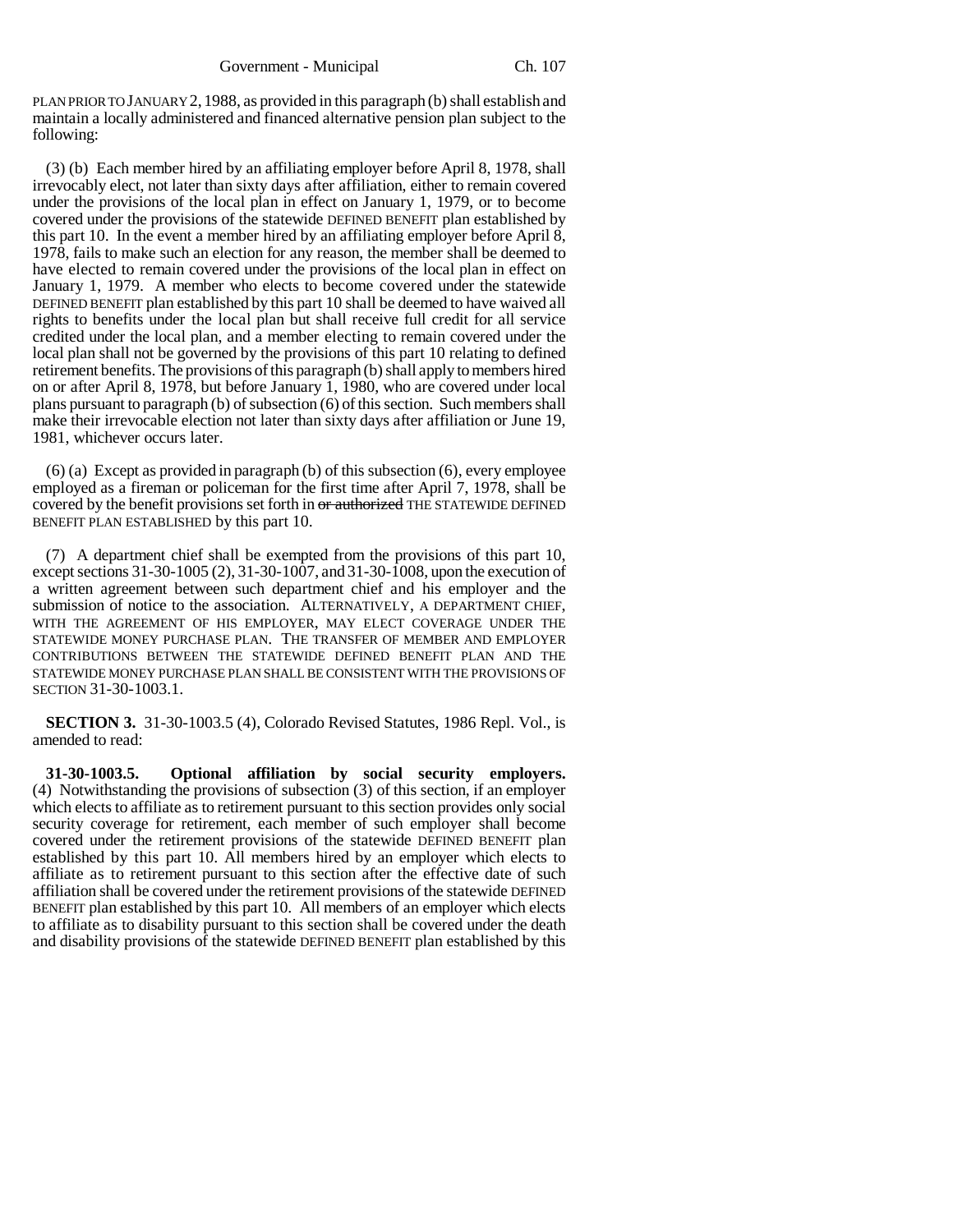part 10.

**SECTION 4.** 31-30-1006 (1) (a), (3), and (6), Colorado Revised Statutes, 1986 Repl. Vol., as amended, are amended to read:

**31-30-1006. Normal retirement - statewide defined benefit plan.** (1) (a) Any member COVERED BY THE STATEWIDE DEFINED BENEFIT PLAN who has completed at least twenty-five years of active service and has attained the age of sixty years shall be eligible for a normal retirement pension, but any member shall be eligible for a normal retirement pension at any time after attaining the age of fifty-five years if his employer has certified to the board that there is no available position for which such member is qualified. The annual normal retirement pension shall be two percent of the average of the member's highest three years' base salary multiplied by the member's years of service, not to exceed twenty-five.

(3) Any member COVERED BY THE STATEWIDE DEFINED BENEFIT PLAN who has completed at least thirty years of active service or has attained the age of fifty years and who is not receiving benefits pursuant to section 31-30-1007 may elect to retire from active service and shall be eligible for an early retirement pension. The annual early retirement pension for a member shall be the normal retirement pension provided by subsection (1) of this section reduced by one-half of one percent of the normal retirement pension per month for each month or portion thereof that such member is less than sixty years of age at the time of such election.

(6) All service of a member who is employed by successive employers shall be aggregated for determining eligibility and benefits provided by this section if the service for each employer was rendered while the employer covered its members under the STATEWIDE DEFINED BENEFIT plan established by this part 10. The service of a member who is employed by successive employers shall be aggregated for determining eligibility and benefits provided by THE STATEWIDE DEFINED BENEFIT PLAN ESTABLISHED BY this part 10 if the service for any employer was rendered while the employer did not cover its members under the STATEWIDE DEFINED BENEFIT plan established by this part 10 only on the basis of the agreements made with the board.

**SECTION 5.** The introductory portion to 31-30-1006.5 (1) and 31-30-1006.5 (2), (3), and (4), Colorado Revised Statutes, 1986 Repl. Vol., as amended, are amended to read:

**31-30-1006.5. Modification of state plan by the board.** (1) Notwithstanding any other provision of this part 10, the board may modify the pension benefits and the age and service requirements for pension benefits set forth in this part 10 with respect to the members of the statewide DEFINED BENEFIT plan if:

(2) In no event shall the board adopt a modification which reduces the statewide DEFINED BENEFIT plan's normal retirement age below that permitted by section 31-30-1006 (1) (b).

(3) The board shall adopt rules and regulations setting forth the procedures for the member election required by paragraph (d) of subsection (1) of this section. Each employer having members in the statewide DEFINED BENEFIT plan shall comply with the procedures established by the board and shall certify the results of any member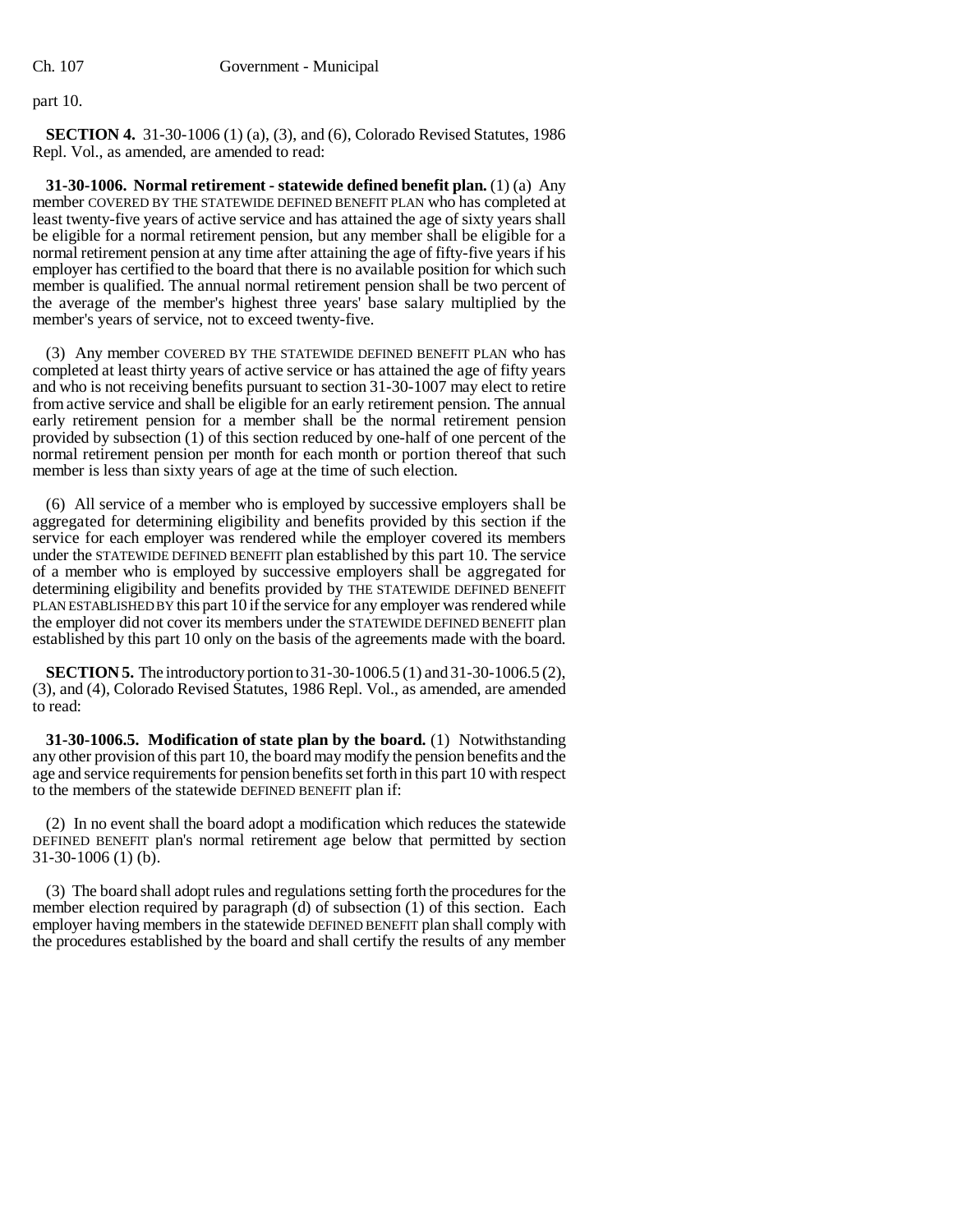election to the board as prescribed by the board's rules and regulations.

(4) A written copy of the language of any  $\frac{\partial^2 u}{\partial x^2}$  modifications TO THE STATEWIDE DEFINED BENEFIT PLAN adopted by the board pursuant to this section shall be kept and maintained by the board at its offices and be made available for copying and inspection by any interested party.

**SECTION 6.** 31-30-1007 (7), Colorado Revised Statutes, 1986 Repl. Vol., as amended, is amended to read:

**31-30-1007. Retirement for disability.** (7) The benefits payable under this section to any member, who at the time of the award of such benefits is employed by any employer who has withdrawn from the association or has an exempt alternative plan referred to in section 31-30-1003 (2) (a) (III) and is maintaining a locally financed and administered alternative money purchase pension plan OR IS PARTICIPATING IN THE STATEWIDE MONEY PURCHASE PLAN, shall be reduced by an amount which is the actuarial equivalent of the benefits such member receives from the money purchase plan, whether the benefits received from the money purchase plan are paid on a periodic basis or in a lump sum. No such reduction shall exceed the actuarial equivalent of money purchase plan benefits if such benefits had been funded at the same rate of contributions specified in section 31-30-1013 (1) and (2) as are required for benefits under section 31-30-1006.

**SECTION 7.** 31-30-1008 (3), Colorado Revised Statutes, 1986 Repl. Vol., as amended, is amended to read:

**31-30-1008. Death of member - survivor benefits.** (3) The benefits payable under this section to the surviving spouse and dependent children of any member, who at the time of his death was employed by any employer who has withdrawn from the association or has an exempt alternative plan referred to in section 31-30-1003 (2) (a) (III) and is maintaining a locally financed and administered alternative money purchase pension plan OR IS PARTICIPATING IN THE STATEWIDE MONEY PURCHASE PLAN, shall be reduced by an amount which is the actuarial equivalent of the benefits such surviving spouse and dependent children receive from the money purchase plan, whether the benefits received from the money purchase plan are paid on a periodic basis or in a lump sum. No such reduction shall exceed the actuarial equivalent of money purchase plan benefits if such benefits had been funded at the same rate of contributions specified in section 31-30-1013 (1) and (2) as are required for benefits under section 31-30-1006.

**SECTION 8.** 31-30-1010 (1) and (4), Colorado Revised Statutes, 1986 Repl. Vol., are amended to read:

**31-30-1010. Adjustment of benefits.** (1) The benefits payable under THE STATEWIDE DEFINED BENEFIT PLAN ESTABLISHED BY this part 10 AND THOSE PAYABLE PURSUANT TO SECTION 31-30-1007 AND 31-30-1008 shall be redetermined effective October 1 each year, and such redetermined amount shall be payable for the following twelve months. To be eligible for redetermination, such benefits shall have been paid for at least twelve calendar months prior to the effective date of redetermination. The annual redetermination of benefits provided in this section shall be required only for those employers not exempted by section 31-30-1003 (2) which,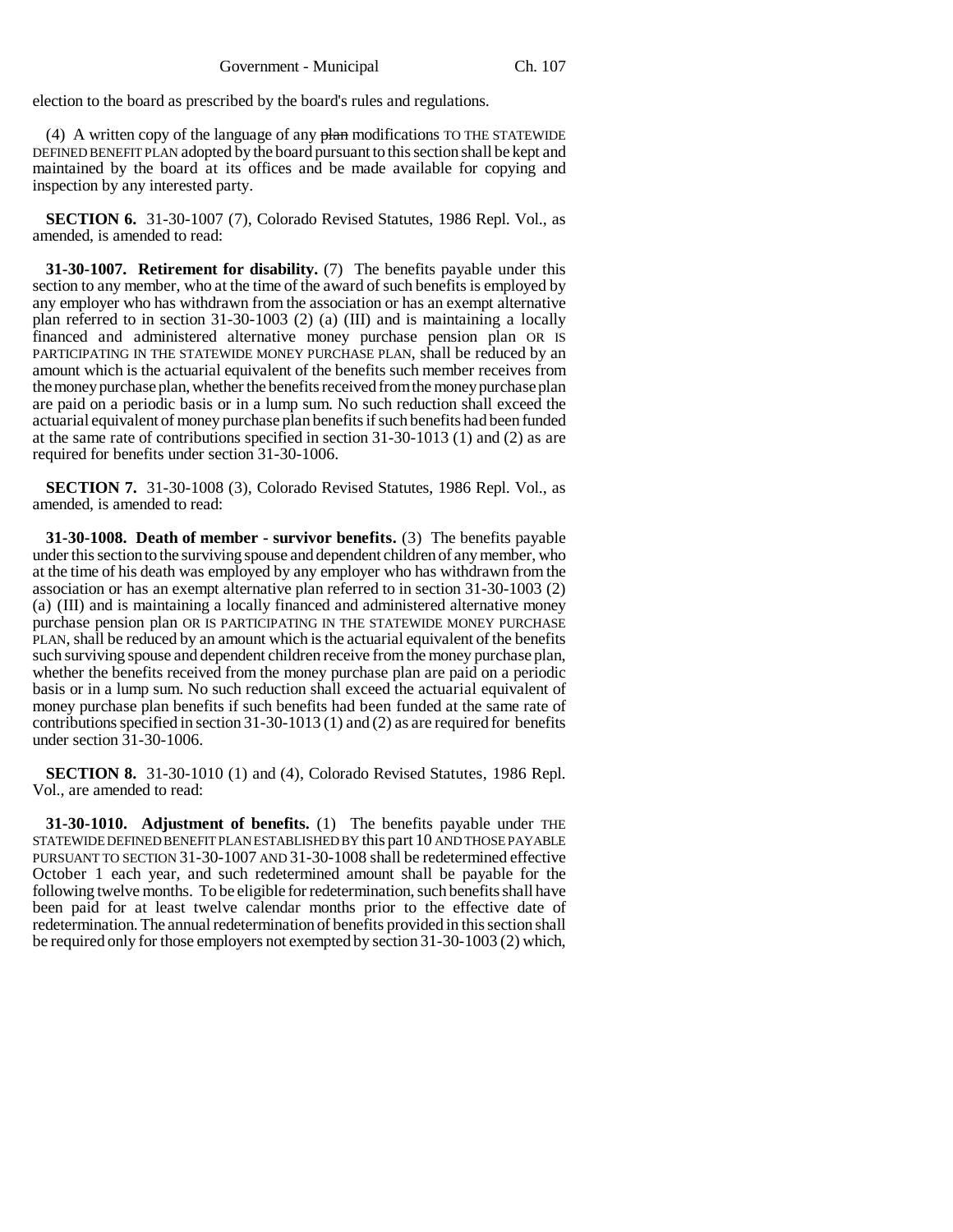on January 1, 1980, were providing an annual cost of living adjustment to pension benefits provided pursuant to this article, and the annual redetermination of benefits made pursuant to this section shall be in lieu of any other annual cost of living adjustment except for employer-determined and locally financed rank escalation benefits allowed in section  $31-30-1014$  (4) (b) (II).

(4) The cost of the adjustment of benefits provided by this section shall be funded in the same manner as other DEFINED benefits established by this part 10.

**SECTION 9.** 31-30-1011 (1), Colorado Revised Statutes, 1986 Repl. Vol., is amended to read:

**31-30-1011. Return or transfer of contributions.** (1) (a) Any member covered by the retirement STATEWIDE DEFINED BENEFIT plan established by this part 10 and terminating his service may elect to have his accumulated contributions refunded to him in a lump sum and shall sign a statement to be filed with his employer evidencing such election and acknowledging that said member has no right to benefits provided by this part 10. A member shall only be eligible for a refund, from the association, of the contributions paid by him to the association and any of his contributions that have been transferred to the association by an affiliating employer. Nothing in this subsection (1) shall prevent a member from obtaining a refund to which he may be entitled from a nonaffiliating employer pursuant to policies established by said employer prior to December 1, 1978. In addition to receiving his accumulated contributions, the member shall also receive, as interest, five percent of his total accumulated contributions. The contributions refunded pursuant to this subsection (1) shall not include contributions other than those required to be made by the member, and the return of contributions shall be made within one hundred twenty days.

(b) If the member who terminated his service subsequently returns to service as an active member WITH AN EMPLOYER WHICH COVERS ITS MEMBERS UNDER THE STATEWIDE DEFINED BENEFIT PLAN, his prior service credit shall be restored when he returns his refunded contributions, with interest to the date of refund. If the member fails to return such contributions and interest, he shall be treated as a new member and his prior service shall not be recognized in determining pension eligibility or pension benefits.

**SECTION 10.** 31-30-1012.5 (2), Colorado Revised Statutes, 1986 Repl. Vol., as amended, is amended to read:

**31-30-1012.5. Actuarial account and stabilization reserve account - creation - allocation - annual actuarial study.** (2) In each year after 1987, the board may allocate additional deposits to the new hire benefits account between the actuarial account and the stabilization reserve account based upon the actuarial study for the previous year. If in any year the total amount of additional deposits to the new hire benefits account is not sufficient to meet the benefit liabilities funded by the actuarial account, then such additional amount as may be necessary to fund the increase shall be transferred from the stabilization reserve account to the actuarial account. If in any year the total amount of additional deposits to the new hire benefits account exceeds the amount required to meet any increase in the benefit liabilities funded by the actuarial account, the board, in its sole discretion, may allocate all or any part of such excess to the stabilization reserve account. Any excess allocated to the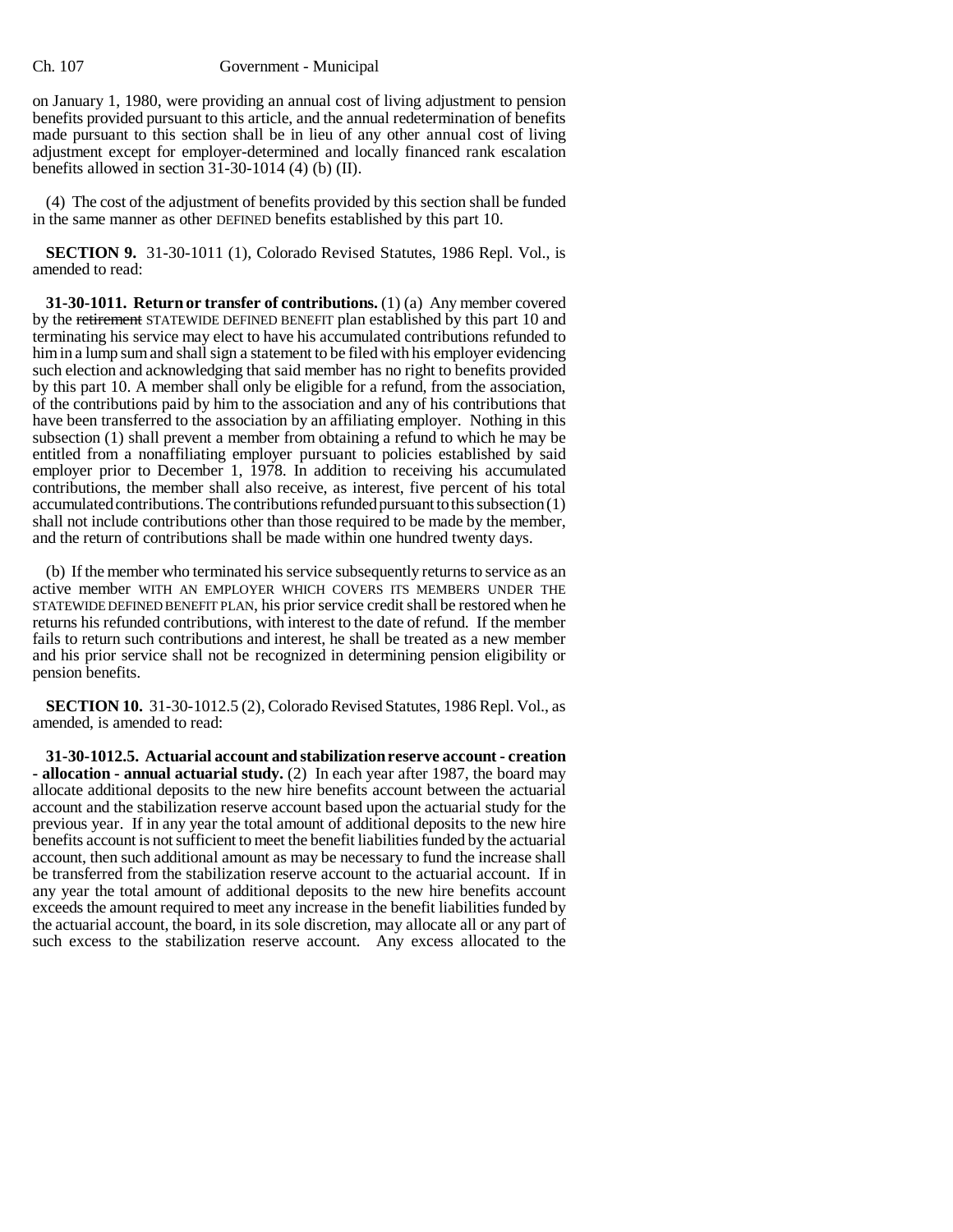stabilization reserve account in any year shall be allocated from that portion of deposits to the new hire benefits account constituting employer contributions to the STATEWIDE DEFINED BENEFIT plan established by this part 10.

**SECTION 11.** 31-30-1013 (1), (2), and (3), Colorado Revised Statutes, 1986 Repl. Vol., as amended, are amended to read:

**31-30-1013. Employer and member contributions.** (1) On and after January 1, 1980, until the board is able to determine a contribution rate from the first annual actuarial valuation, every member covered under the STATEWIDE DEFINED BENEFIT plan established by this part 10 shall pay into the FIRE AND POLICE MEMBERS' BENEFIT fund eight percent of salary paid. The payment shall be made by the employer by deduction from the salary paid such member. Each employer shall pick up the employee contributions required for all salaries paid after JULY 1, 1985, and the contributions so picked up shall be treated as employer contributions pursuant to section 414(h)(2) of the "Internal Revenue Code of 1954", as amended, in determining tax treatment under such code. The employer shall pay these employee contributions directly to the retirement association, instead of paying such amounts to employees, and such contributions shall be paid from the same funds which are used in paying salaries to the employees. Such contributions, although designated as employee contribution CONTRIBUTIONS, shall be paid by the employer in lieu of contributions by employees. Employees may not elect to choose to receive such contributions directly instead of having them paid by the employer to the pension plan. Employee contributions so picked up shall be treated for all purposes of this article, other than federal tax, in the same manner as employee contributions made before the date picked up. Payment shall be made by one voucher for the aggregate amount deducted and shall be made no later than the tenth day after the end of each pay period. All such payments shall be credited to the FIRE AND POLICE MEMBERS' BENEFIT fund.

(2) On and after January 1, 1980, until the board is able to determine a contribution rate from the first annual actuarial valuation, every employer employing members who are covered by the STATEWIDE DEFINED BENEFIT plan established by this part 10 shall pay into the FIRE AND POLICE MEMBERS' BENEFIT fund eight percent of the salary paid to such member, and such payment shall be made no later than the tenth day after the end of each pay period. All such payments shall be credited to the FIRE AND POLICE MEMBERS' BENEFIT fund.

(3) It is declared to be the intent of the general assembly that the rates of employee and employer contributions shall be adequate to fund benefit liabilities accrued under THE STATEWIDE DEFINED BENEFIT PLAN ESTABLISHED BY this part 10, and to this end the board shall submit an annual actuarial valuation report to the state auditor, the legislative audit committee, and the joint budget committee of the general assembly, together with any recommendations concerning such liabilities as accrued. No later than January 1 of each year, commencing January 1, 1993, the board shall certify the amount of the state contribution to be made pursuant to section 31-30-1014 (2) (c) based on such actuarial valuation. Amortization of such liability over a forty-year period shall be deemed adequate to maintain actuarial stability. If the actual financial experience of the NEW HIRE BENEFITS ACCOUNT IN THE FIRE AND POLICE MEMBERS' BENEFIT fund is found to be more or less favorable than the assumed experience during the two-year period from January 1, 1980, and each biennium thereafter,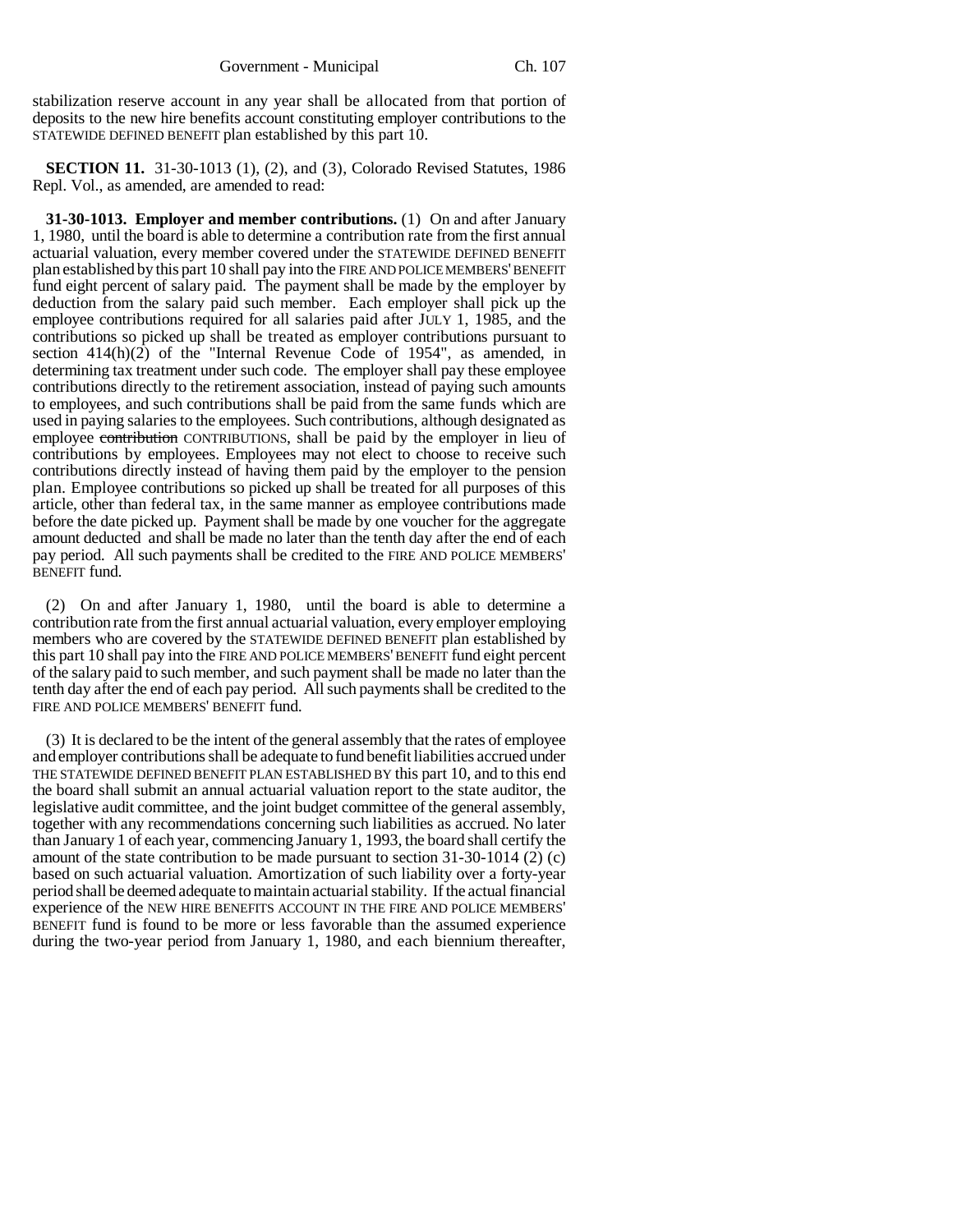adjustments may be made by the board in the employee and employer contributions as may be deemed feasible and advisable so long as employer contributions are at least equal to employee contributions.

**SECTION 12.** 31-30-1016, Colorado Revised Statutes, 1986 Repl. Vol., as amended, is amended to read:

**31-30-1016. Fund not subject to levy.** Except for assignments for child support purposes as provided for in sections 14-10-118 (1) and 14-14-107, C.R.S., and except for writs of garnishment which are the result of a judgment taken for arrearages for child support or for child support debt, no portion of the funds created pursuant to sections 31-30-1012 SECTIONS 31-30-1005.3, 31-30-1012, and 31-30-1012.3, before or after their order for distribution by the board to the persons entitled thereto, shall be held, seized, taken, subjected to, detained, or levied on by virtue of any attachment, execution, injunction, writ, interlocutory or other order or decree, or process or proceeding whatsoever issued out of or by any court of this state for the payment or satisfaction, in whole or in part, of any debt, damage, claim, demand, or judgment against the fire and police pension association or employers that belong to such association or the beneficiary of said funds. Said funds shall be held and distributed for the purpose of this part 10 and for no other purpose whatsoever.

**SECTION 13.** 31-30-1017 (1), Colorado Revised Statutes, 1986 Repl. Vol., as amended, is amended to read:

**31-30-1017. Separate retirement account - creation - allocation.** (1) For accounting purposes only, the stabilization reserve account created by section 31-30-1012.5 (1) (b) shall consist of individual separate retirement accounts established in the name of each member covered by the normal retirement provisions of STATEWIDE DEFINED BENEFIT PLAN ESTABLISHED BY this part 10, except such members as are covered on a supplemental basis pursuant to section 31-30-1003.5.

**SECTION 14.** The introductory portion to 31-30-1019 (2) and 31-30-1019 (2) (g), Colorado Revised Statutes, 1986 Repl. Vol., as amended, are amended to read:

**31-30-1019. Qualification requirements - internal revenue code.** (2) The statewide pension DEFINED BENEFIT plan established by this part 10 to provide retirement benefits for members hired on or after April 8, 1978, shall satisfy the qualification requirements specified in section 401 of the internal revenue code, as applicable to governmental plans. In order to meet those requirements, the statewide pension DEFINED BENEFIT plan is subject to the following provisions, notwithstanding any other provision of this part 10:

(g) Benefits paid under the statewide pension DEFINED BENEFIT plan established by this part 10 may not exceed the limitations specified by section 415 of the internal revenue code, including the special rule under section  $415(b)(10)$  of the internal revenue code.